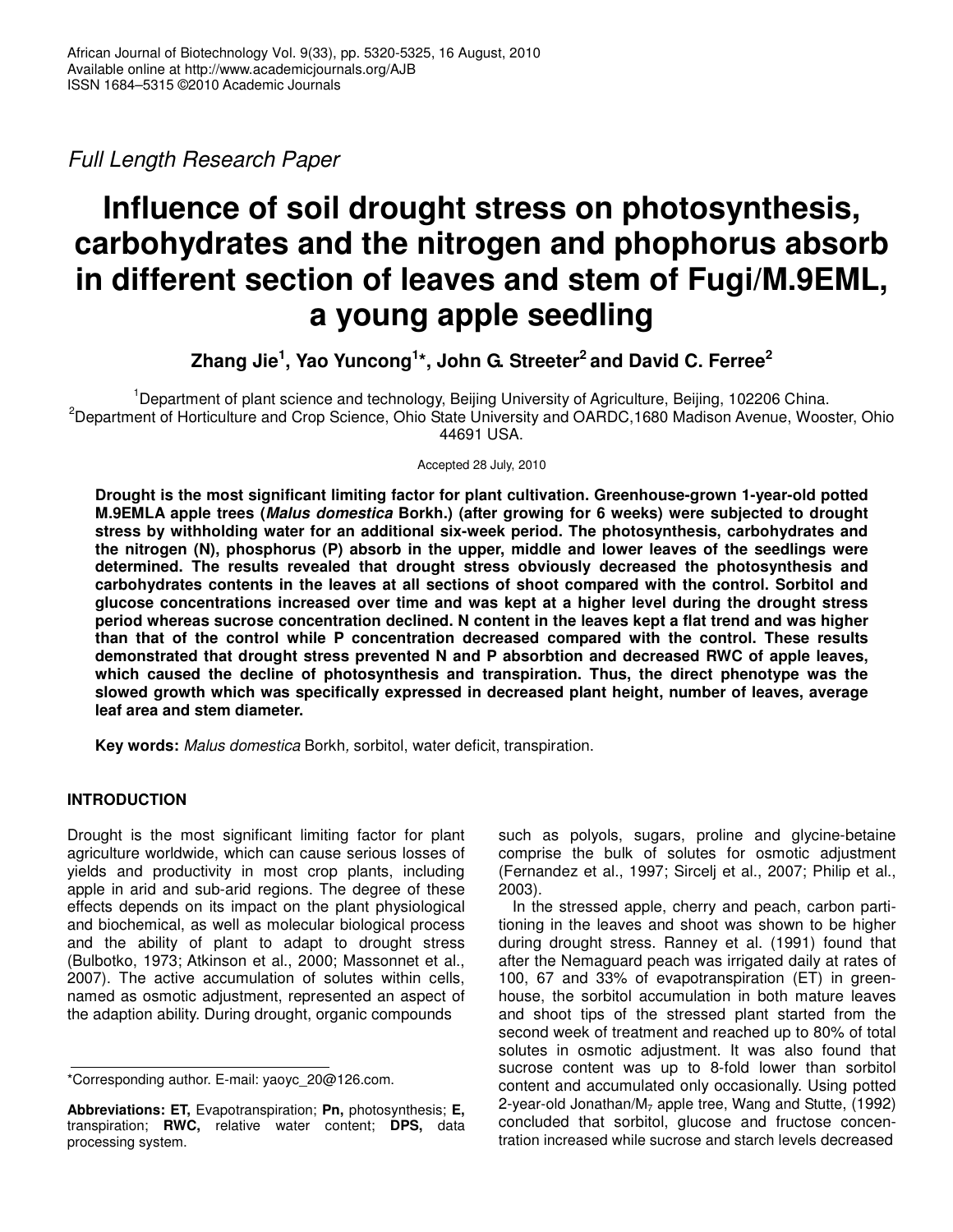significantly as water stress developed, strongly suggesting that sugar alcohol and monosaccharide are the most important osmotic parameters for adjustment; and also, that sorbitol is a primary carbohydrate in the cell sap and accounted for >50% of total osmotic adjustment.

For fruit crops in particular, the accumulation of sorbitol has been documented in cherry and apple trees subjected to water deficit (Ranney et al., 1991; Wang and Stutte, 1992). Recently, this response has also been noted in peach (Bianco et al., 2000) and all of these studies indicate that sucrose plays a minor role in osmotic adjustment related to sorbitol. In apple Melrose on several rootstock, Ferree et al. (2001) found that soil drought increased magnesium (Mg) and manganese (Mn) content and reduced potassium (K) and boron (B) content, but had no effects on the levels of N and P while both photosynthesis (Pn) and transpiration(E) were higher under drought stress.

In general, little is known about the effects of soil drought stress on the carbohydrates and the N, P absorb in different section of leaves of apple plants. The aims of this study are to elucidate the effects of drought on shoot growth and leaf area, the levels of Pn, E, relative water content and carbohydrates, and N, P absorption in different section of leaves at the shoot of 1-year-old apple trees.

## **MATERIALS AND METHODS**

#### **Plant materials and experimental design**

M.9EMLA root stock was selected as the plant material for this study because it is the most widely planted dwarfing apple root stock and more tolerant of soil moisture deficit (Fernandez et al., 1997) compared to the other rootstocks.

On March 8, 2000 (OARDC) and 2005 (BUA) respectively, Fugi apple trees M.9 EMLA with all roots pruned to 5 cm were planted in 5.4 L containers filled with a sandy silt loam soil. Trees were cut back and trimmed to a single unbranched shoot. The experiments were carried out during a six-week period on 20 uniform plants selected from more than 100 plants. Soil drought treatments were withheld from apple plants from April 22 to May 24. Prior to the beginning of the experiment, the pots were put into tubs  $(1.5 \times 1 \times$ 0.25 m) filled with water. Pots were left submerged for several hours until the soil volume was thoroughly saturated. A layer of fine gravel covered the top of the soil to retard evaporation of water. Day and night temperatures were about 21.6 and 10°C respectively, and plants were grown under natural sunlight and day length during the treatment period.

Two treatments were employed, as follows: T1(ck): Wateredplants were well watered weekly by immersion of the pots in tubs containing water for two hours on the day before sampling (the same as was done at the beginning of the treatment period). T2: drought-plants were drought stressed by providing no water from April 24 to May 22. The treatments were arranged as a 2 factorial (well watered versus drought stressed) in a randomized block design with 10 replicate trees (pots) for each treatment. On May 22, all pots were put into tubs filled with water to fully saturate the soil and initiate a recovery period for the drought stressed plants. Drought treatments were established in March. Soil was saturated with water just prior to the first sampling date (April 19) and just after May, 22 sampling date. The sampling plants were divided into three parts, the upper, middle and lower parts. The leaves that lied at the central part in each section of the samples were also tested.

#### **Methods**

#### *Growth analysis*

Leaf area was calculated using the formula:

Leaf area =  $0.76$  (length  $\times$  width) + 2.0

10 replicate plants were sampled.

## *Pn and E*

The measurements were made weekly using a portable gas analyzer (Analytical Development Corp.LCA-2) with an air supply unit and a Parkinson leaf chamber; the leaf area is 6.25 cm<sup>2</sup>. Once a week, on Sunday morning, at 9:00 O'clock, the measurement was taken. Only the leaves on the younger branches were selected; six leaves behind the newly expanded three were sampled.

#### *Relative water content (RWC)*

RWC was calculated as (fresh weight - dry weight)/ (turgid weight dry weight)  $\times$  100. The leaves sampled were the same as Pn and E.

## *Carbohydrate analysis*

Leaf tissue used for carbohydrate analysis was the remainder of the 10 leaves used for RWC analysis. The plastic vials containing leaf samples were immediately frozen at -80°C and then freeze dried (Model 24449, Virtis). Dried, ground tissue was simultaneously extracted and derivatized for analysis of carbohydrates by gasliquid chromatography (WATERS, Amer.) using an automated injector as described by Streeter and Strimbu (1998). The Suger-Pak300 X -65 mm was used.

## *N and P content*

The dried plant material was finely pulverized and analyzed for N and P. Total N was determined using the Dumas dry combustion method using an ANCA-SL Elmental Analyser coupled to a 20 - 20 Tracermass spectrometer (Europa Scientific Ltd., grewe,UK). The plant material was dry-ashed at 500°C for 3 h, solubilized in 3 M HCl, dried and solubilized again in 1 M HNO<sub>3</sub> before filtering. The concentration of P in the resulting solution was determined spectrophotometrically using a molybdophoshate blue method (Murphy and Riley, 1962).

#### **Statistical analysis**

The data processing system (DPS) system was used for analysis of variance and EXCEL was used for calculation of correlation coefficients.

## **RESULTS**

### **Plant growth**

The drought treatment had a great effect on plant growth, as well as on plant height and number of leaves. Also, it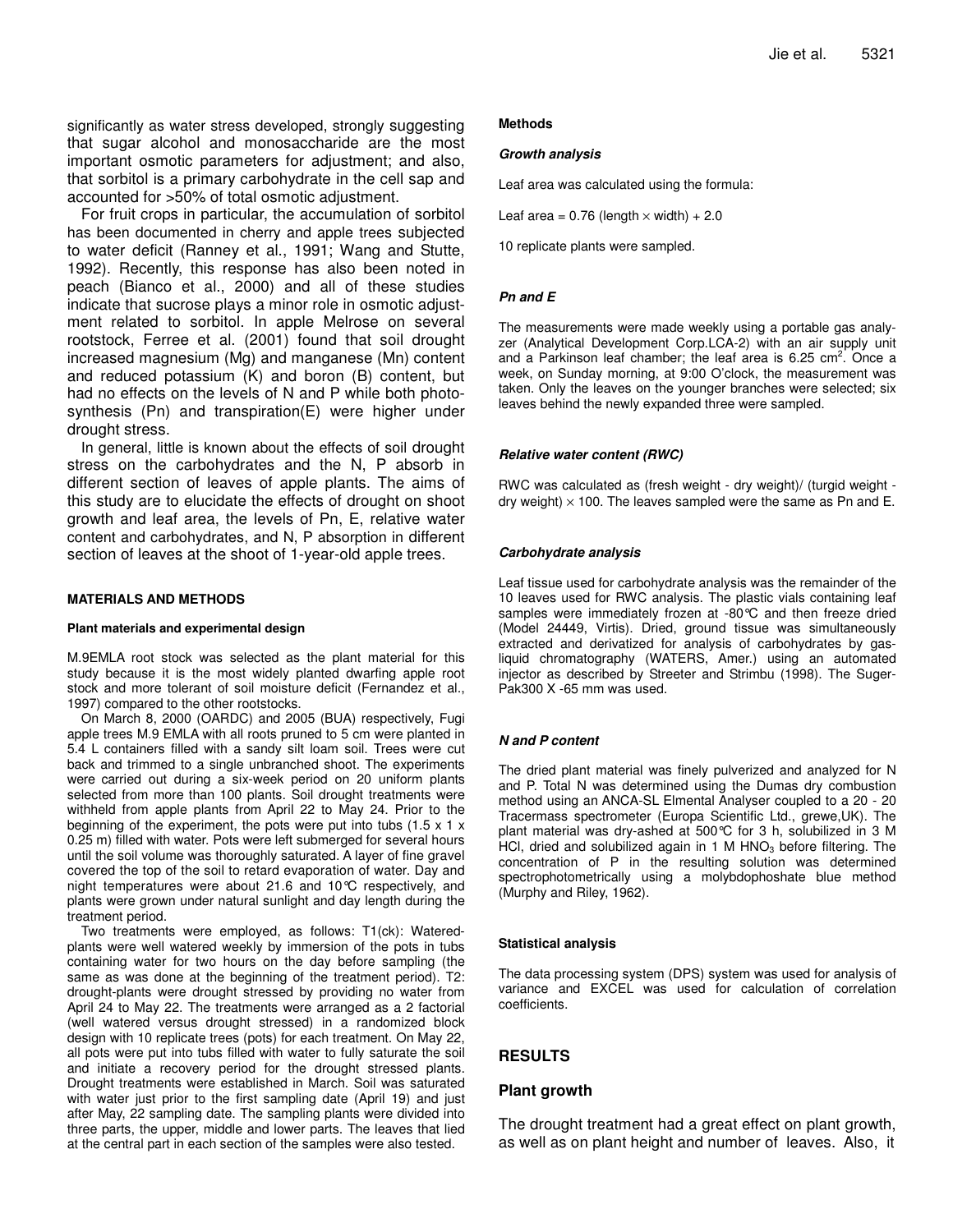5322Afr. J. Biotechnol.

**Table 1.** Effects of soil drought on growth of apple trees.

| Treatment         | Plant height (cm) |                |                | <b>Number of leaves</b> |       |        | Average leaf area (cm <sup>-</sup> ) |                |                | <b>Stem diameter</b> |
|-------------------|-------------------|----------------|----------------|-------------------------|-------|--------|--------------------------------------|----------------|----------------|----------------------|
|                   | <b>Initial</b>    | Final          | Change         | Initial                 | Final | Change | ∟ower                                | <b>Middle</b>  | Upper          | (mm)                 |
|                   | $70.6 \pm$<br>1.6 | $94.5 \pm 2.0$ | $23.9 \pm 1.7$ | 29                      | ب+    |        | 40.7                                 | 60.1<br>±0.6   | $82.8 \pm 3.8$ | $8.8 \pm 0.1$        |
| $T^{\sim}$<br>. . | $59.8 \pm 0.8$    | $65.4 \pm 1.2$ | $5.6 \pm 0.6$  | n,                      | 33    |        | 33.                                  | $34.3 \pm 2.0$ | $28.3 \pm 2.1$ | $8.2 \pm 0.7$        |

Initial, April 24 - May 8; final, May 9 –May 22; T1, watered, T2, drought.



**Figure 1.** Effect of soil drought on relative water content (RWC) of leaves in different parts of shoot on apple trees.

resulted in significantly smaller stem diameter and average leaf area at the end of the drought treatment period (Table 1). The aver-age leaf area at all section of the shoot declined remarkably, especially at the middle and upper part of the shoot, which was only 1/2 to 1/3 of the control. This demonstrated that the soil drought severely inhibited the growth of apple seedlings.

## **Effects on RWC, Pn and E**

Plants in all four treatments had similar RWC one week after the initiation of drought treatments (Figure 1). However, the trend toward lower RWC in stressed plants was apparent two weeks later. On May, 22, RWC in drought-stressed plants was significantly lower than that of control. The RWC

of leaves at different sections of the shoot kept an equal level, but decreased to the minimum at the end of drought. After <sup>a</sup> recovery period, RWC ascended to the level of CK. Photosynthetic activity and transpiration was obviously lowered in drought-stressed plants for essentially all of the sampling dates. Thus, drought had the most significant impacts on these parameters of plant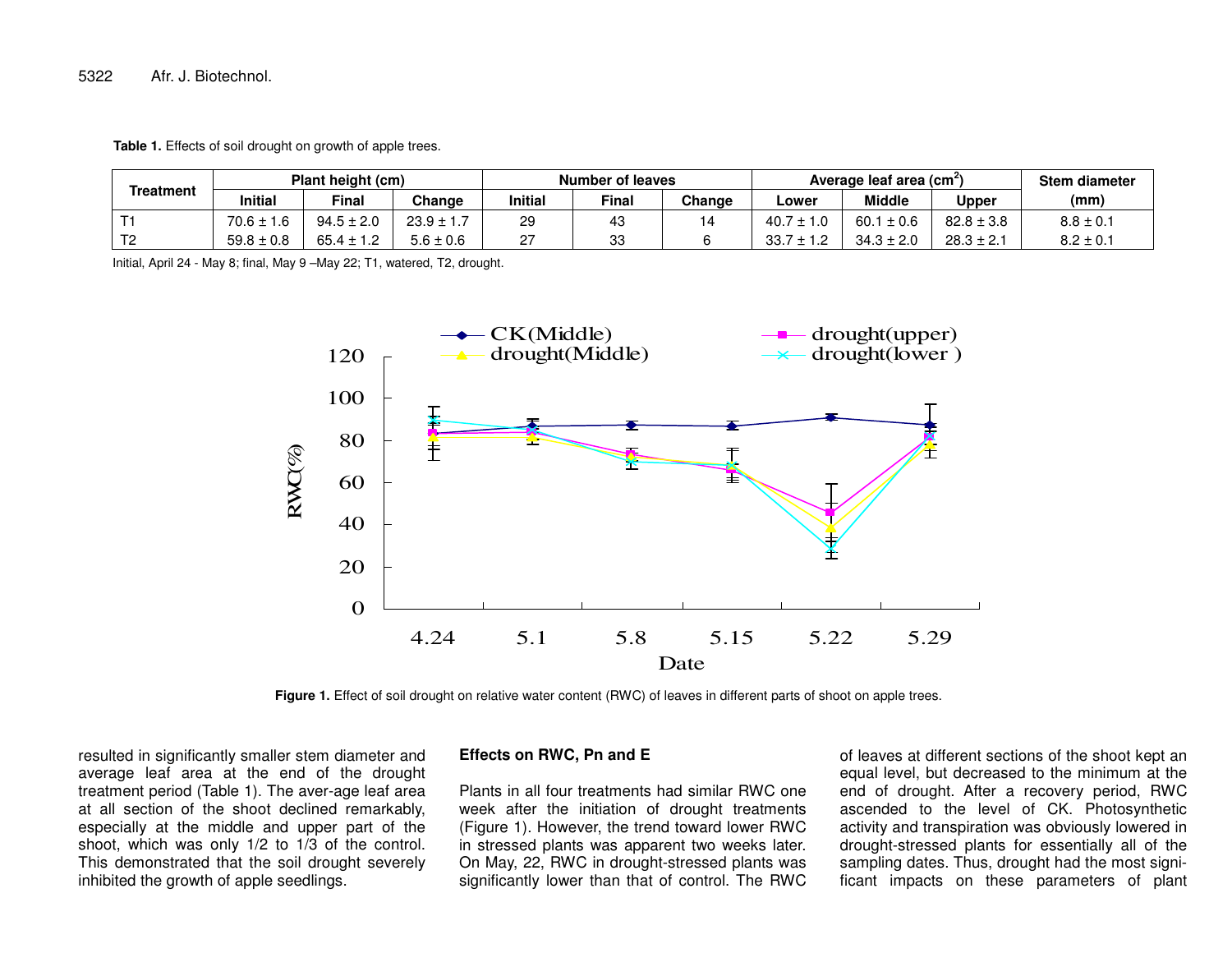

**Figure 2.** Effect of soil drought on photosynthetic activity (Pn) and transpiration (E) of leaves in different parts of shoot on apple trees.

function. There is a tendency that Pn and E descended during the drought treatments and they were remarkably lower than that of well-watered plants. For leaves at different sections of shoot, the photosynthesis of the leaves at the middle section was higher than that of other parts, while the transpiration at the lower section was higher. At the last two weeks, they both declined to zero. It is interesting to note that both the photosynthesis and the transpiration of drought stressed plants did not recover after fully re-watering (data not shown).

## **Carbohydrate composition of leaves**

At the medium-term of treatments, the leaf sucrose concentrations under drought stress were significantly lower than that of control, but after that, it increased quickly (Figure 2). However, after the plants were fully rewatered, the leaf sucrose concentrations declined sharply to the level of control. The sucrose of leaves at upper, middle and lower section kept a similar trend under drought stress. Glucose concentration in leaves of plants under drought stressed showed random variations over time with no clear trends (Figure 3). In contrast, glucose in leaves on drought-stressed plants showed a trend toward increasing concentrations over time. For plants subjected to upper drought stress, leaf glucose concentration increased slightly and then descended heavily and until May, 15 it was higher than that of other treatments. However, at the lower and middle drought, leaf glucose concentration was flat over time except May, 22. It is noticeable that leaf glucose concentration at upper section of seedlings was higher than that of other sections, which demonstrated that the osmotic adjustment ability was higher in the new leaves.

There was an anomalous switch in leaf fructose concentration. At May 8, the leaf fructose concentration was lowest in all the treatments. Differently, the leaf sorbitol content declined slightly and then rose at the following two weeks. But probably due to the severe stress level, it

reduced to a minimum at May, 22. While after re-watering, the leaf fructose content in all section was to increase especially at the middle and lower part of shoot, it was higher than that of the upper shoot. It is noticeable that, for the period from 5/8 to 5/22, the sucrose and sorbitol concentrations in the drought treatment were mirror images in terms of concentration changes (Figure 3). As expected, the major carbohydrate in the leaves was sorbitol and glucose. In general, effects of treatments on sorbitol concentration were complex but plants in drought stress had higher sorbitol and glucose concentrations.

# **Treatment effects on N, P content of leaves**

Generally, there was an anomalous switch in leaf P content. As Figure 4 shows, during the drought period (from 4.24 to 5.22), N content in the leaves under upper drought kept an increasing trend. Especially in the first week, the N content increased quickly. On the contrary, the N content in the leaves under upper drought decreased remarkably. After re-watering, the leaf N content declined severely and was remarkably lower than that at other sections and the control. Leaf P content descended sharply at the upper and middle drought, but under upper drought, kept a higher level compared with other treatments. After rewatering, leaf P content at upper and middle section of shoot had recover but was lower than that at upper shoot.

# **DISCUSSION**

Drought is a major factor limiting growth and development in higher plants. Since drought is a common occurrence in many environments, many perennial plant species have developed mechanisms to cope with a restricted water supply. Plants can avoid drought stress by maximizing water uptake (e.g., tapping ground water by deep roots) or minimizing water loss (e.g., stomatal closure, small leaves). In this study, the results showed that drought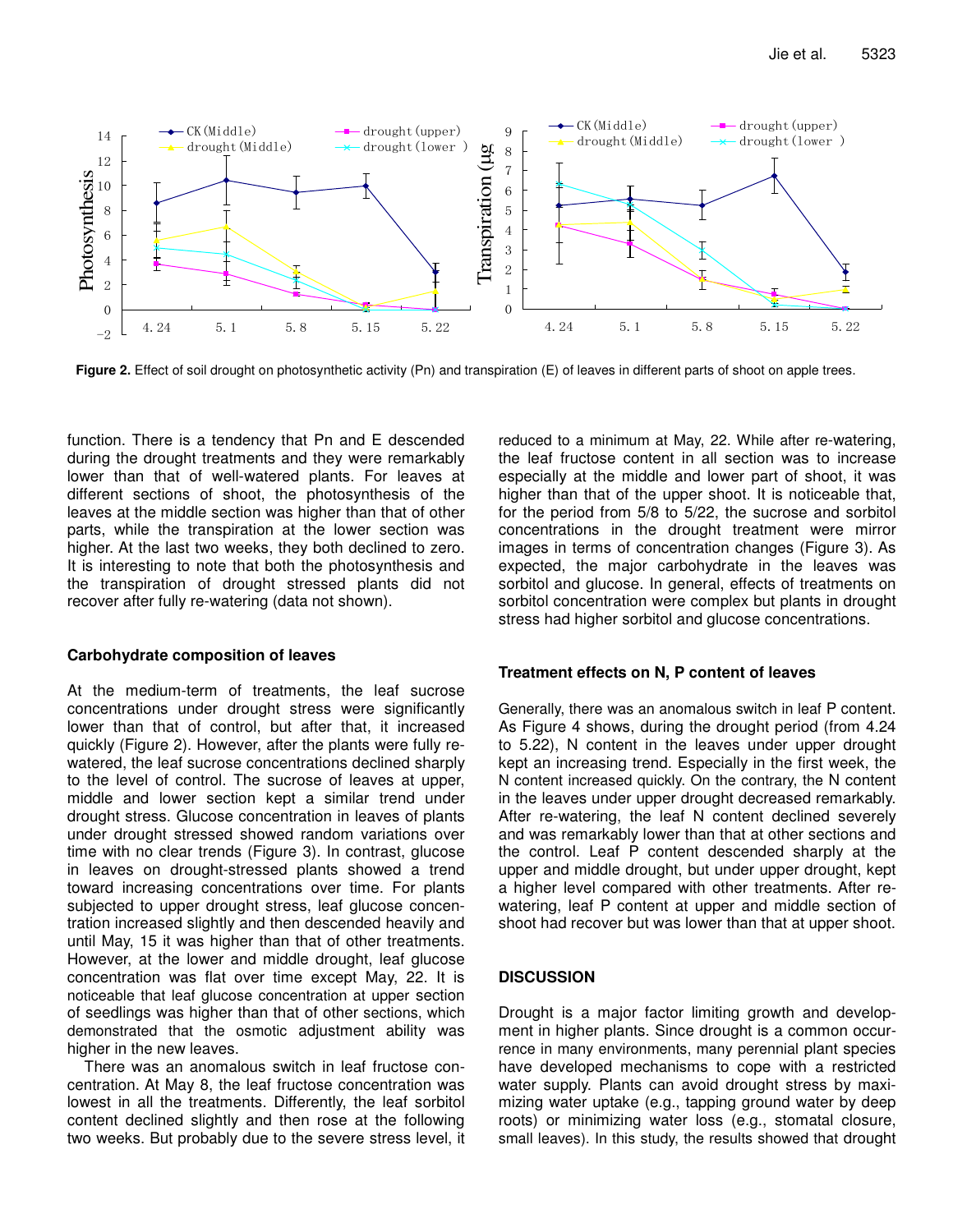

**Figure 3.** Effect of soil compaction and drought on sucrose, glucose, fructose and sorbitol concentration of leaves in different parts of shoot on apple trees.



**Figure 4.** Effect of soil drought on N and P concentration of leaves in different sections of shoot on apple trees.

had major effects on plant growth (Table 1), which had a significantly smaller stem diameter and average leaf area at the end of the drought treatment period. In the meantime, we found that drought remarkably depressed Pn and E. Similar effects of drought on growth and Pn of different plants have been reported previously (Sircelj et al., 2007; Fischer and Maurer, 1978).

During the period of decreased photosynthetic rates in

the drought-stressed leaves when photosynthetic production was insufficient to meet demand, breakdown of soluble carbohydrates could sustain metabolism. In theory, species possessing both drought-avoidance mechanism and ability to acclimate by active osmoregulation would be at an advantage, because of increased flexibility in response to changing environmental conditions. In addition, osmotic adjustment may provide an ecological advantage